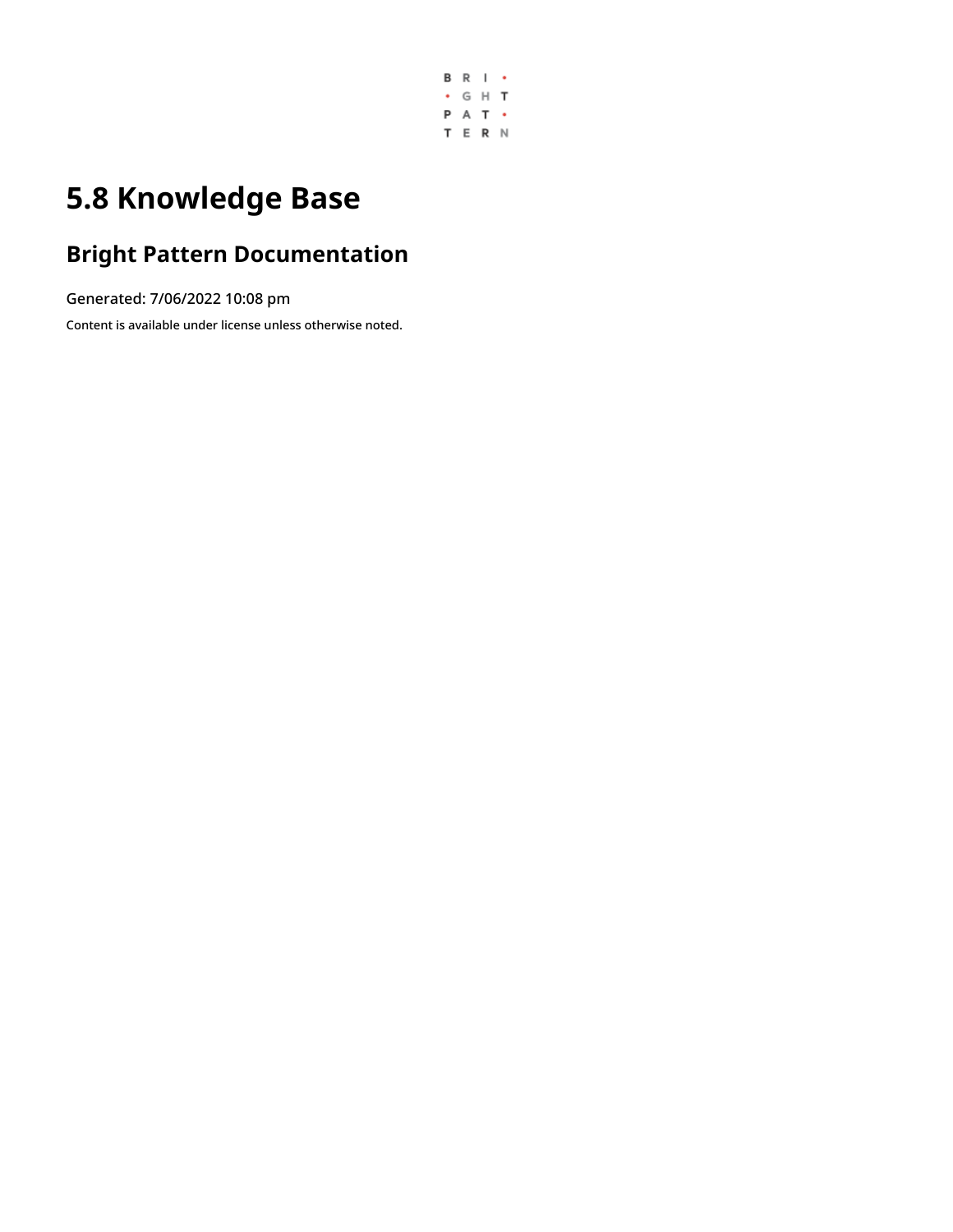#### **Table of Contents**

<span id="page-1-0"></span>

| Table of Contents       |  |
|-------------------------|--|
| Knowledge Base Overview |  |
| ūtorials                |  |